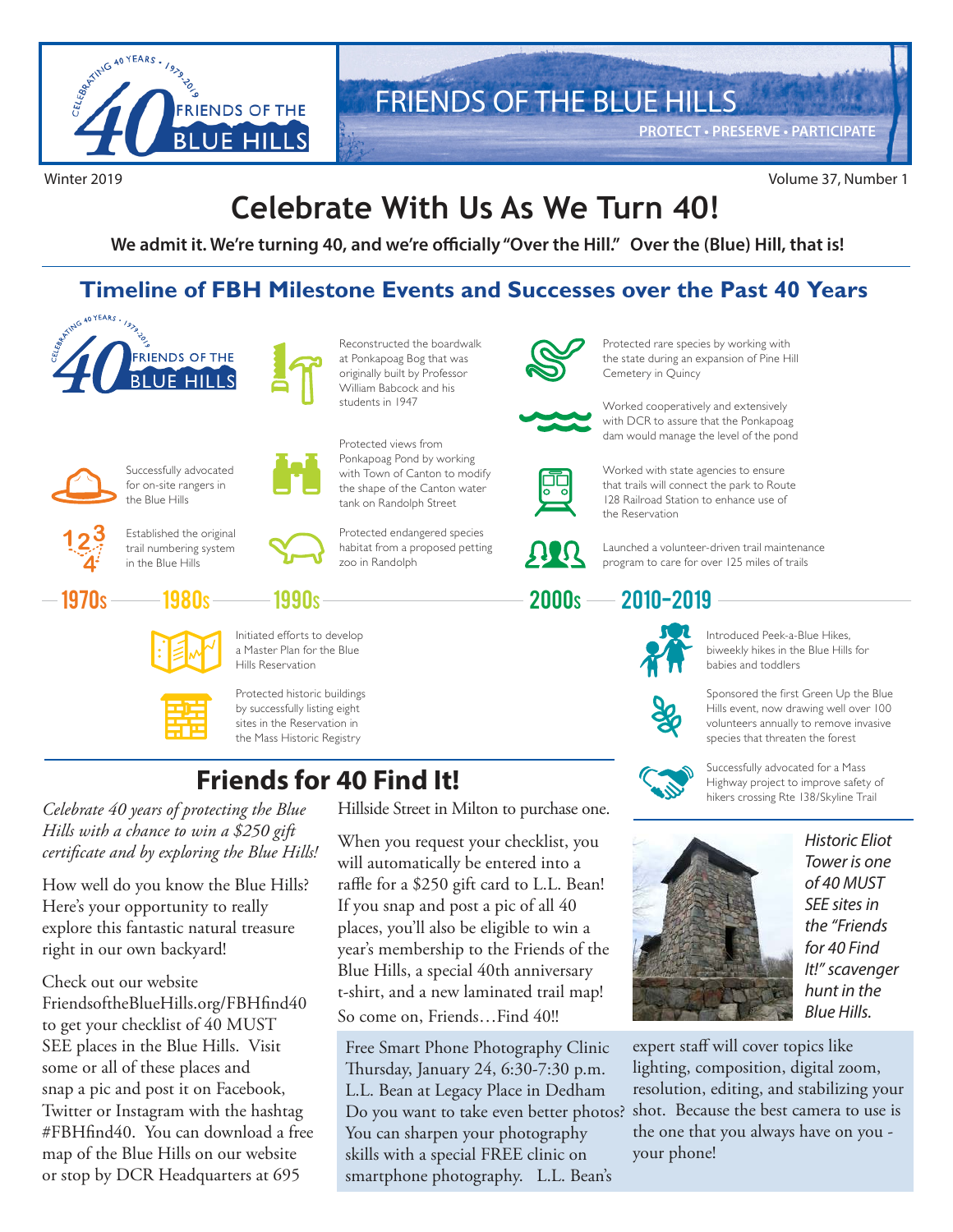#### **Corporate Volunteers Have a Big Impact on the Trails Calling All Snow-Chasers!**



Each year, dozens of companies sponsor volunteer days in the Blue Hills, giving employees an opportunity to get out of the office and work together for a cause they believe it. Emergent BioSolutions in Canton was one such group last year. They chopped branches

and helped drag tree limbs off the trails. The hard-working employees are shown above taking a well-deserved break! For more information on company trail days, please email info@ FriendsoftheBlueHills.org

# **Look for "Pop-Up Clinics" when it snows.**

It can be hard to schedule winter recreational events because New England weather is so unpredictable! Check out our Facebook page or visit FriendsoftheBlueHills.org/40Fun if there's a big snow fall coming, though! We will be partnering with L.L. Bean to offer "Pop-Up Clinics" throughout the winter. Join us for snow-shoeing, crosscountry skiing, and more! You'll learn tips for beginners before heading out, and then you'll benefit from continued coaching along the way. We hope to see you in the snowy Blue Hills this winter!

| <b>Become a Friend of Forty!</b><br>Please join the Friends of the Blue<br>Hills in celebrating 40 years of<br>protecting and preserving the Blue<br>Hills Reservation by adding \$10<br>when you renew your membership<br>this year! Your tax-deductible<br>contribution of \$40 (or more!)<br>will help ensure that the historic<br>resources and natural beauty of this<br>amazing park will be enjoyed by<br>visitors for another 40 years! | <b>YES! I want to protect the Blue Hills Reservation!</b><br><b>u</b> Basic Membership – $$30 + $10$ for 40! <b>u</b> Ponkapoag Protector – $$50$<br>Hancock Hill Hero - $$100$ $\Box$ Skyline Steward - $$250$<br>$\Box$<br>□ Chickatawbut Champion - \$500 □ Great Blue Guardian -\$1,000<br>$\Box$ Other<br>Payment Frequency (Choose one)<br>□ Lump sum donation □ Monthly donation of \$<br><b>Become a Sustainer:</b> $\Box$ Yes, have this gift renew automatically |
|-------------------------------------------------------------------------------------------------------------------------------------------------------------------------------------------------------------------------------------------------------------------------------------------------------------------------------------------------------------------------------------------------------------------------------------------------|----------------------------------------------------------------------------------------------------------------------------------------------------------------------------------------------------------------------------------------------------------------------------------------------------------------------------------------------------------------------------------------------------------------------------------------------------------------------------|
| The Friends of the Blue Hills<br>newsletter is produced<br>four times a year.<br><b>Editors: Anne Comber,</b><br>Judy Lehrer Jacobs,<br><b>Barbara Kirby</b><br><b>Layout: Donald Souliere</b><br>Visit us on the web at<br>www.FriendsoftheBlueHills.org<br>or call 781-828-1805<br>for membership, maps and<br>schedule information.<br>P.O. Box 416, Milton, MA 02186                                                                        | Card Number<br>Exp. date (MM/YY)<br>Card security code<br>Please mail check to Friends of the Blue Hills P.O. Box 416, Milton,<br>MA 02186 or donate on our secure server at FriendsoftheBlueHills.org.<br>Thank you for your generous support!                                                                                                                                                                                                                            |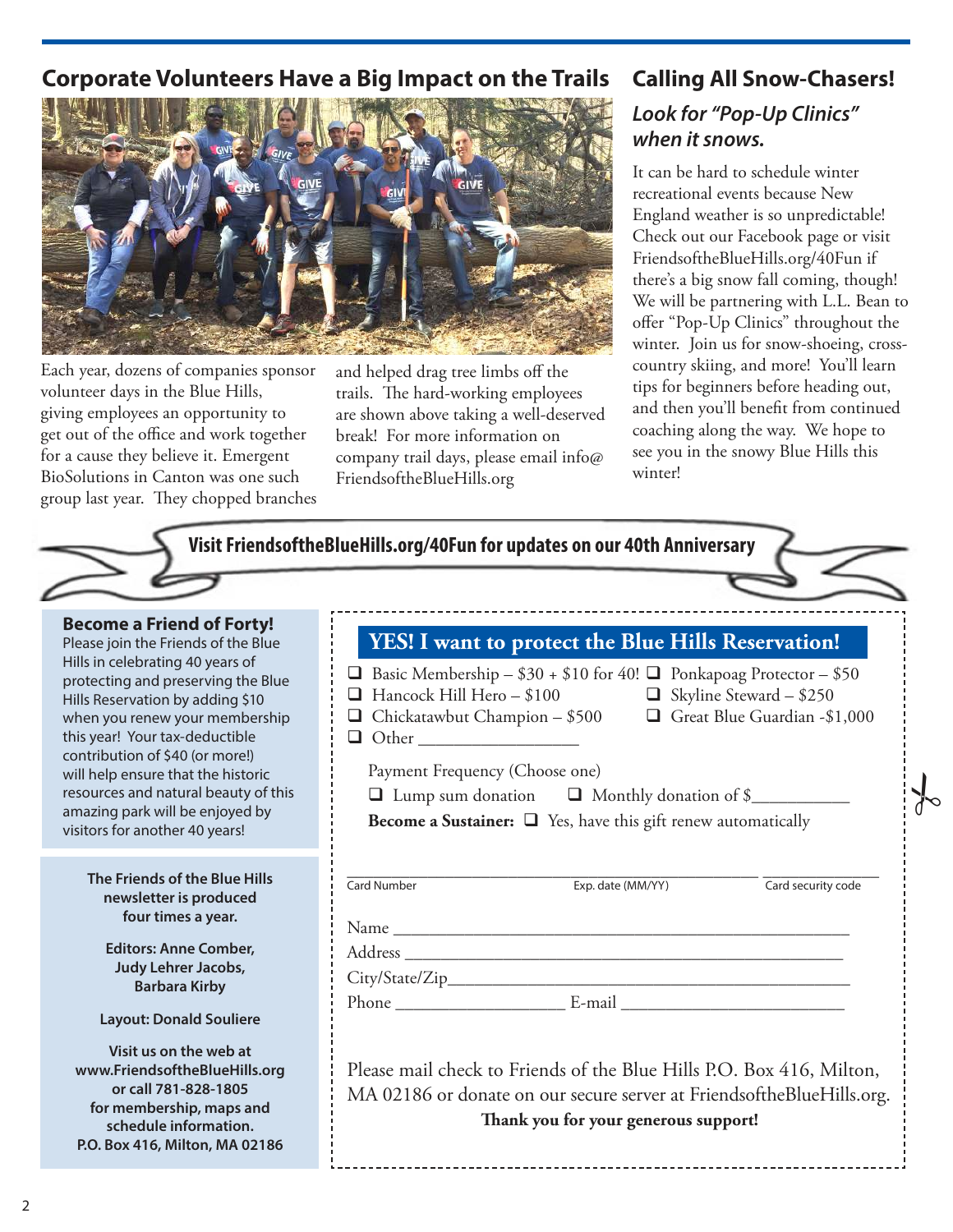## **Beat the Winter Blues at Winter Fest! Join us on Tuesday, February 26, from 5-8 p.m. at Blue Hills Ski Area**

Join the Friends of the Blue Hills and the Blue Hills Ski Area for an evening of winter fun at Winter Fest! Come for a night hike or get your exercise on the slopes downhill skiing. Whether or not you choose the outdoor activities, there is plenty of inside fun too: you can tap your feet to the spirited Irish tunes of Songs for Ceilidh, sample chili from some of the best local restaurants, entertain the kids

with crafts, and warm up in front of a blazing fire while enjoying the company of old and new friends.

Blue Hills Ski Area will be offering discounted ski tickets for the night. If planning to ski, print the front page of www.FriendsoftheBlueHills.org or the FBH Facebook page and bring it to the event. For more information, visit FriendsoftheBlueHills.org/winterfest2019.





## **Friends of the Blue Hills, DCR and REI Open Abigail Adams Trail in the Blue Hills**

Leo Roy, Commissioner of the Massachusetts Department of Conservation and Recreation, joined

representatives from the Friends of the Blue Hills and REI to officially open the Abigail Adams Trail in honor of the 200th anniversary of the death of this American First Lady and heroine.

The Abigail Adams Trail begins near the Trailside Museum in Milton, MA and is marked with a sign describing the courage and patriotism of the nation's second First Lady. A new trail marker—a quill which is a reference to the many letters that Abigail and John Adams exchanged while apart—makes it easy to follow the trail from the base of the hill to Eliot Tower.

Improvements to the Abigail Adams Trail and new signing were made possible by a \$15,000 grant from REI in 2018.



*(From left to right) Eric Grady from REI, Commissioner Leo Roy from DCR, Paul Gannon from REI, David Dobrindt from Friends of the Blue Hills, and State Senator*  Walter Timilty were on hand to celebrate the opening of the Abigail Adams Trail *in the Blue Hills.*

#### **What's a Wise Way to Help Wildlife in the Blue Hills?**

When you remember the Blue Hills in your Will, you will help protect the wild inhabitants of the park for years to come. Learn more at FriendsoftheBlueHills.org/Skyline

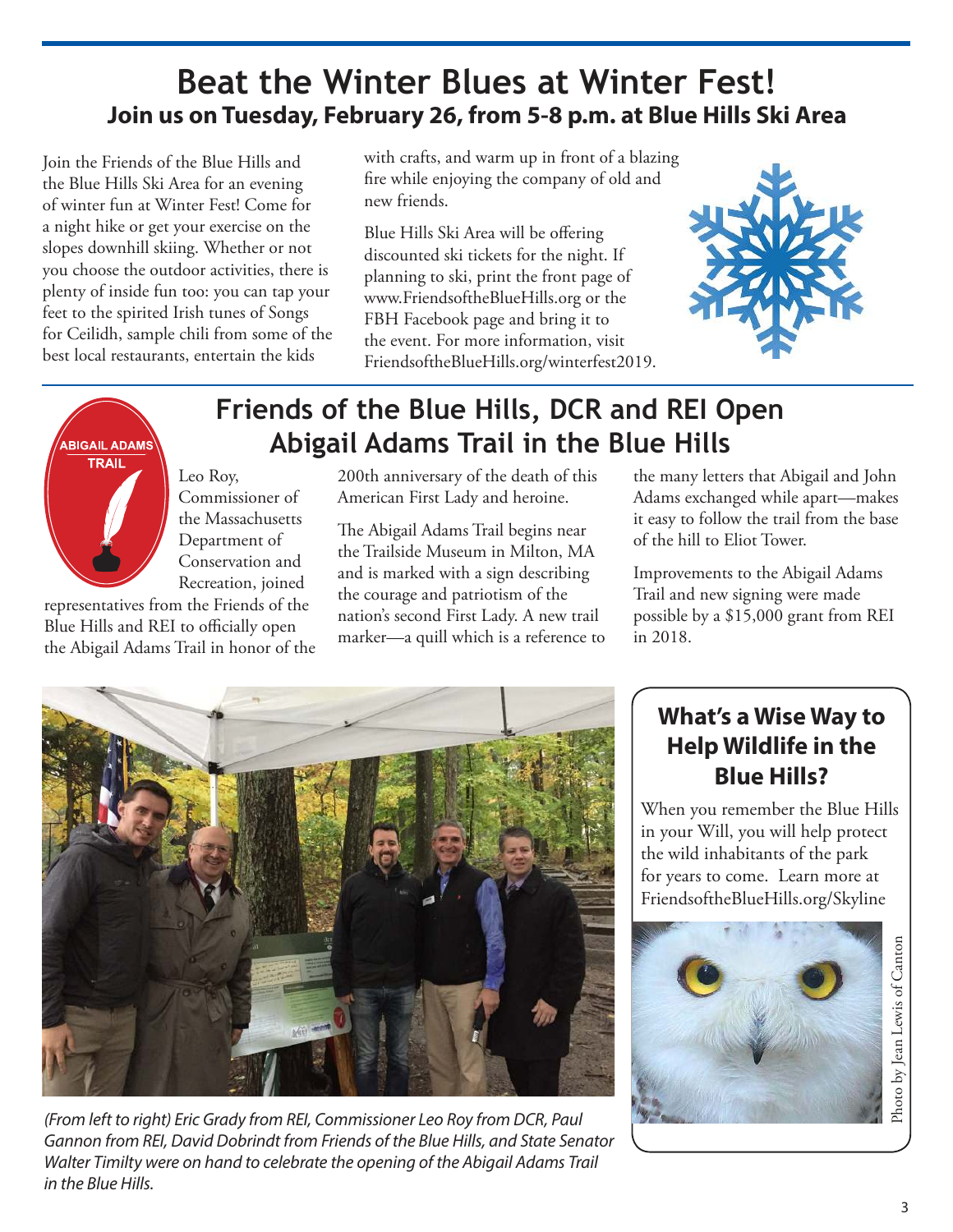#### **Hilltop and Skyline Society Members Feted at Reception**

Friends of the Blue Hills board members (below) honored members of the Hilltop and Skyline Societies at a special reception on a historic estate overlooking the Blue Hills. Members of the Hilltop Society donate \$1,000

or more and Skyline Society members let us know that they have or intend to remember the Friends in their Will. To learn more about these societies, visit FriendsoftheBlueHills.org/societies.



*Friends of the Blue Hills board members shown above are (l to r) Laura Beebe, Bob Mazairz, David Dobrindt, Barbara Huggins, Cheryl Weinstein, and Rick Kesseli.*

#### **Controlled Deer Hunt in the Blue Hills**

For the fourth year, the Department of Conservation and Recreation and Mass Wildlife organized a controlled deer hunt in the Blue Hills to manage deer populations last fall. The hunt reduced the population by a total of 72. This year's hunt included 11 days of permitted archery hunting in November in designated areas in the Reservation. In late November and early December, there were four days of controlled shotgun hunting.

# **THANK YOU TO OUR GENEROUS SPONSORS!**

## **Blue Hills Champion**

Sunrise Erectors, Inc.

### **Skyline Trail Supporter**

Beth Israel Deaconess Hospital-Milton

#### **Great Blue Hill Guardian**

Bank of Canton Blue Hills Bank Mike and Ann-Margaret Caljouw Dedham Institution for Savings Elliott Physical Therapy Emergent BioSolutions Falconi Properties Fruit Center Marketplace Bob Mazairz

Quirk Auto Dealers

Success! Real Estate – Tom O'Neill

The North Face

### **Buck Hill Benefactor**

Boston Solar

Anne & Jim Comber

Curry Hardware

Mary Ellen Erlandson & Richard Maloney

Judy Lehrer & Gene Jacobs

Elaine Miller

Poirier Sales and Service

Sharon Credit Union

Tucker & Hale Smith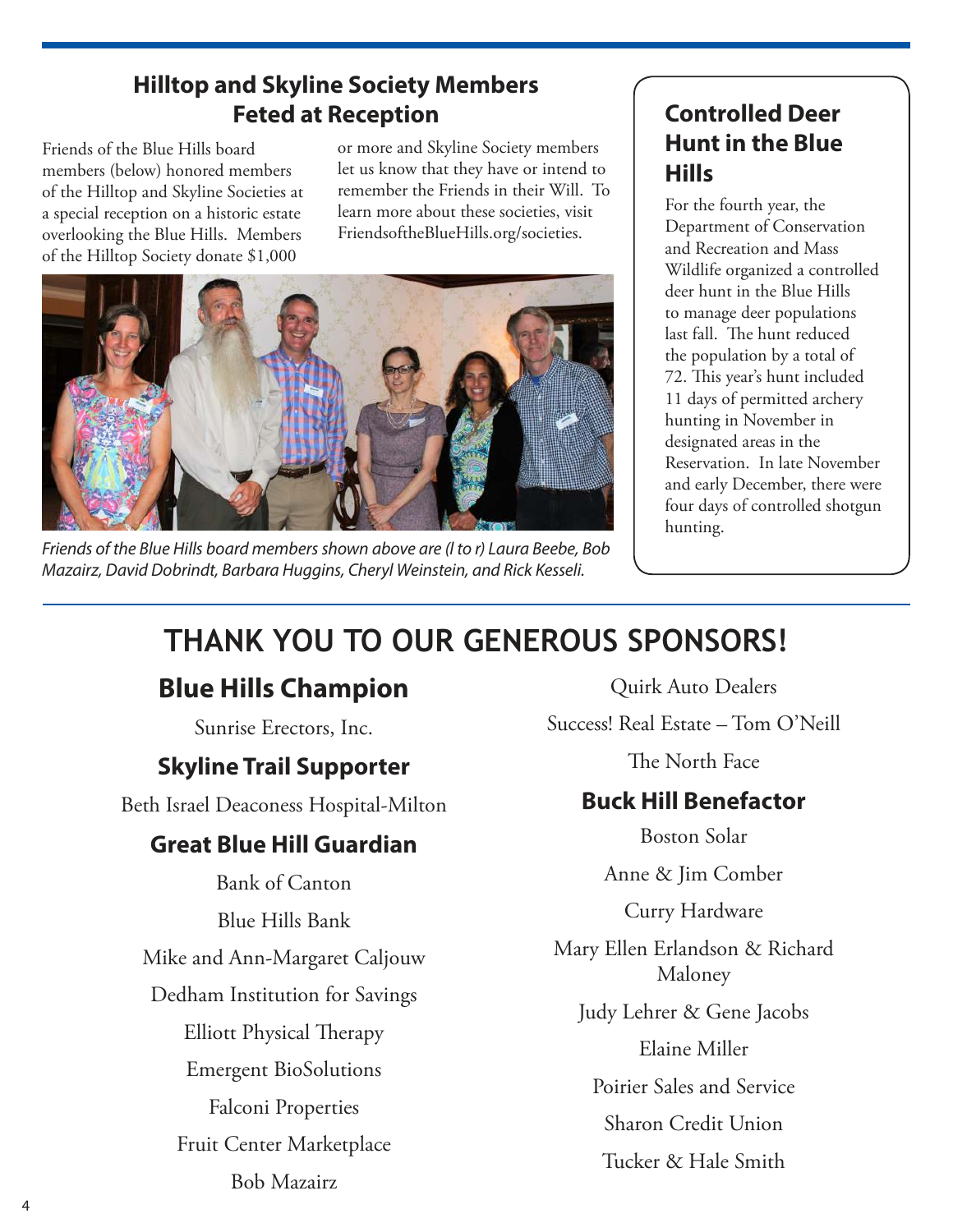### **Old Friends and New Location Make for a Memorable Celebration!**

*All photos by Ken Cohen*

4/l photos by Ken Cohen

Nearly 150 people attended last fall's Friends of the Blue Hills Annual Celebration at the Canton Town Club. Attendees enjoyed the opportunity to catch up with other Blue Hills enthusiasts, learn about what we have achieved together over the past year, and raise funds to protect and preserve the Blue Hills Reservation.

A big thank you to our excellent keynote speaker, Ellen Berkland, staff archeologist at the Massachusetts Department of Conservation and Recreation, whose informative and engaging presentation on the first residents of the Blue Hills was the highlight of the evening.

We would also like to thank everyone who came and made the event such a success and the many individuals and businesses who sponsored the event and donated to the silent auction!



*David Dobrindt (at left), president of the Friends, and the recipients of the 2018 Community Partners Awards: Jeremy Comeau, Ben Houston, Jessica Baumgart, Melissa Nelson, and John Erickson.*



*Karl Pastore of DCR, Keynote Speaker Ellen Berkland, and Friends board member Bob McCrystal*





*Katie and Chris Vaughn and Dovi Hirsch and Johanna Fleisher*